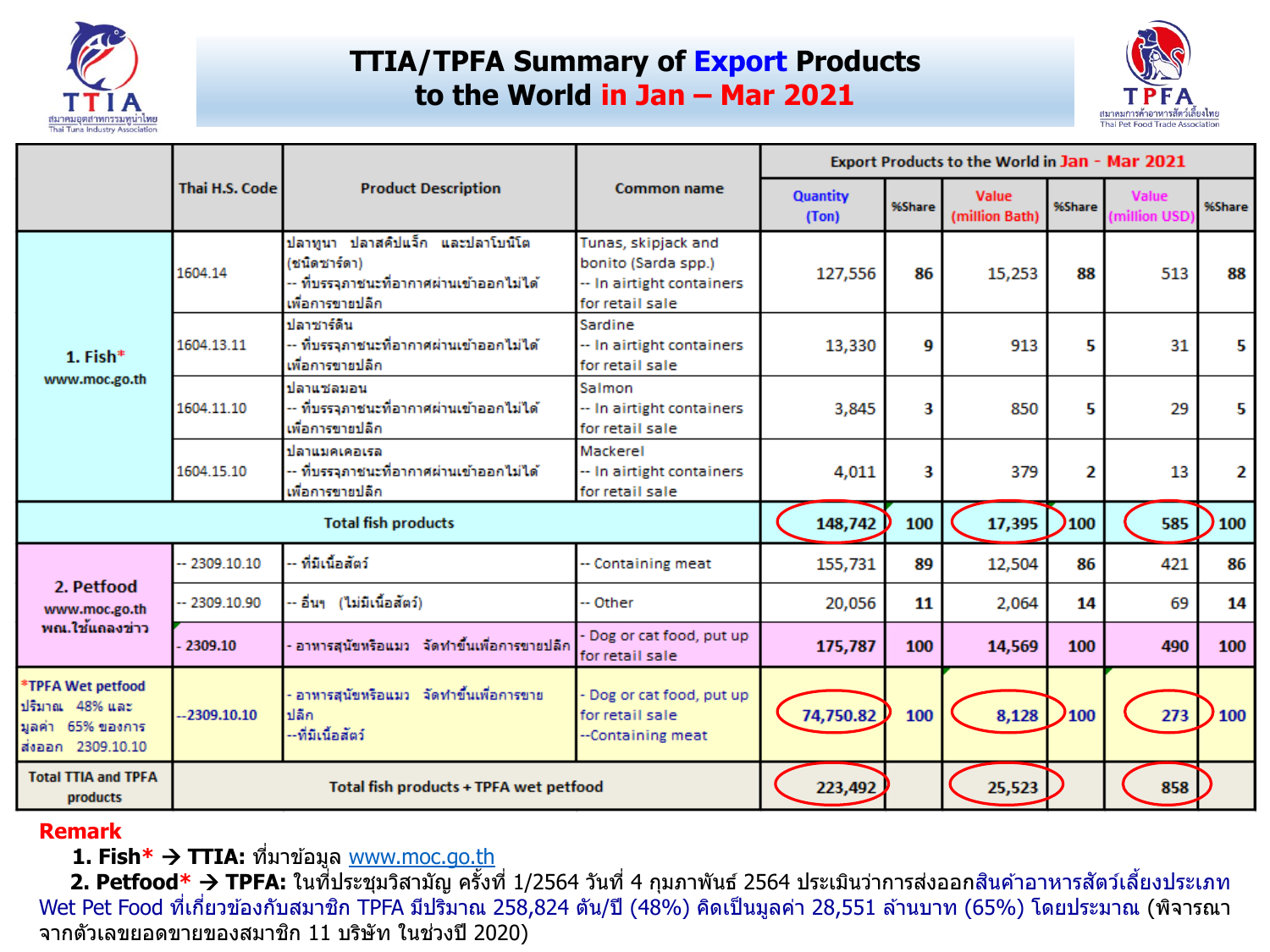

# **Figures of Thai Export & Import of Tuna, Salmon, Sardine, Mackerel and Petfood in Jan – Mar 2021**

### **I. Accumulated statistic Jan – Mar 2021**

- 1. Thai exports of canned / pouch tuna, tuna loin, salmon, sardine and mackerel to the world
- 2. Thai exports of tuna products to main market
- 3. Thai imports of frozen raw tuna from the world
- 4. Thai exports of salmon, sardine and mackerel products to top 5 countries
- 5. Thai imports of frozen raw salmon, sardine and mackerel from the world

### **II. Graph : Monthly statistic in 2020/ Jan – Mar 2021**

- 6. Graph :Thai exports quantity of canned / Pouch tuna + tuna loin to the world
- 7. Graph : Thai exports quantity of Petfood (fish) to the world
- 8. Graph :Thai imports of frozen raw tuna from the world
- 9. Graph :Thai imports of frozen raw tuna by species from the world

## **III. Thai H.S. code canned / pouch tuna, tuna loin and petfood (fish)**



**IV. Figures of Thai Export Petfood in Jan – Mar 2021**

10. Thai Exports of Pet Food Products to the world in Jan – Mar 2021 11. Thai Exports of Pet Food(Dog or Cat) Products to USA, Middle east, EU, Japan, China and the World in Jan – Mar 2021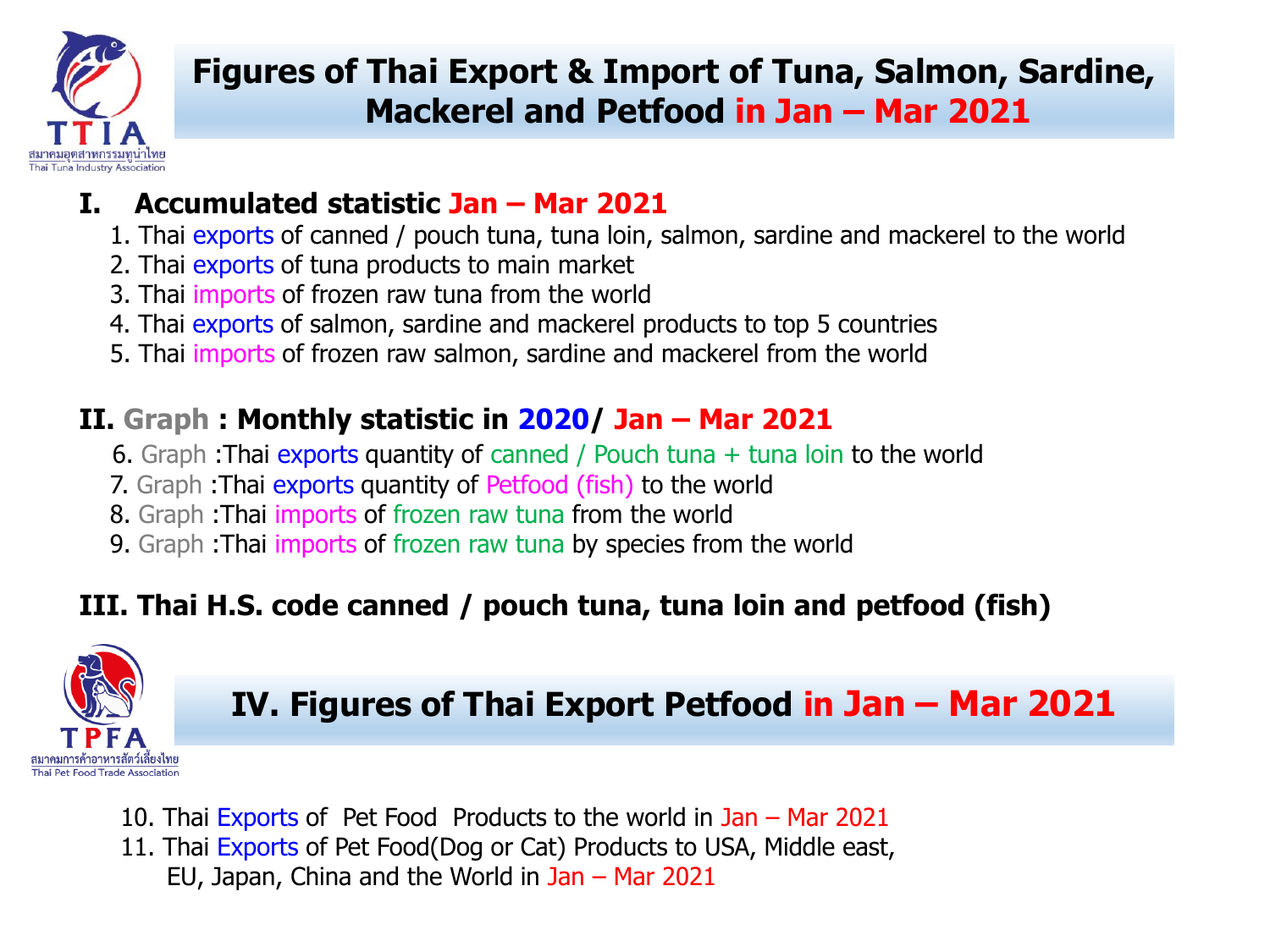

# **I. Accumulated statistic Jan – Mar 2021**

- 1. Thai exports of canned / pouch tuna, tuna loin, salmon, sardine and mackerel to the world in Jan – Mar 2021
- 2. Thai exports of tuna products to main market in Jan Mar 2021
- 3. Thai imports of frozen raw tuna from the world in Jan Mar 2021
- 4. Thai exports of salmon, sardine and mackerel products to top 5 countries in Jan Mar 2021
- 5. Thai imports of frozen raw salmon, sardine and mackerel from the world in Jan Mar 2021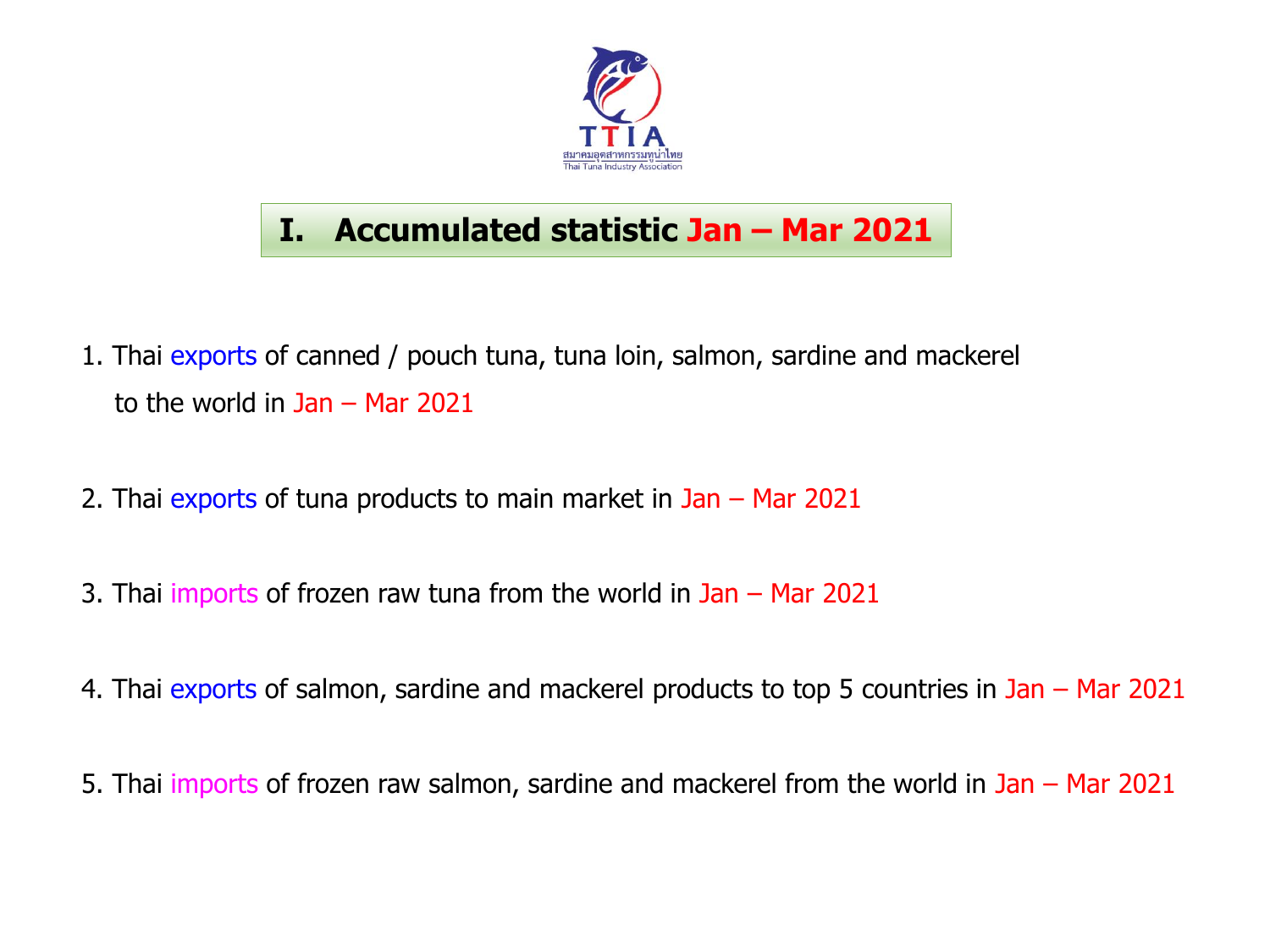

### **1. Thai exports of canned / pouch tuna, tuna loin, salmon, sardine and mackerel to the world in Jan – Mar 2021**

| Product / H.S. Code                           | <b>Quantity (Ton)</b> |                       | % Growth %Share |     | <b>Value (Million Baht)</b> |                | % Growth %Share |                | <b>Value (Million USD)</b> |                | % Growth %Share |     |
|-----------------------------------------------|-----------------------|-----------------------|-----------------|-----|-----------------------------|----------------|-----------------|----------------|----------------------------|----------------|-----------------|-----|
|                                               | Jan - Mar 2020        | <b>Jan - Mar 2021</b> |                 |     | Jan - Mar 2020              | Jan - Mar 2021 |                 |                | Jan - Mar 2020             | Jan - Mar 2021 |                 |     |
| Canned / Pouch<br>Tuna + Tuna Loin<br>1604.14 | 133,998               | 127,556               | $-5$            | 86  | 16,174                      | 15,253         | $-6$            | 88             | 533                        | 513            | -4              | 88  |
| <b>Sardine</b><br>1604.13.11                  | 10,984                | 13,330                | 21              | 9   | 862                         | 913            | 6               | 5              | 28                         | 31             | 8               | 5   |
| <b>Salmon</b><br>1604.11.10                   | 4,686                 | 3,845                 | $-18$           | 3   | 984                         | 850            | $-14$           | 5              | 32                         | 29             | $-12$           | 5   |
| Mackerel<br>1604.15.10                        | 3,705                 | 4,011                 | 8               | 3   | 338                         | 379            | 12              | $\overline{2}$ | 11                         | 13             | 14              | 2   |
| <b>Total of Product</b>                       | 153,372               | 148,742               | $-3$            | 100 | 18,358                      | 17,395         | $-5$            | 100            | 604                        | 585            | $-3$            | 100 |





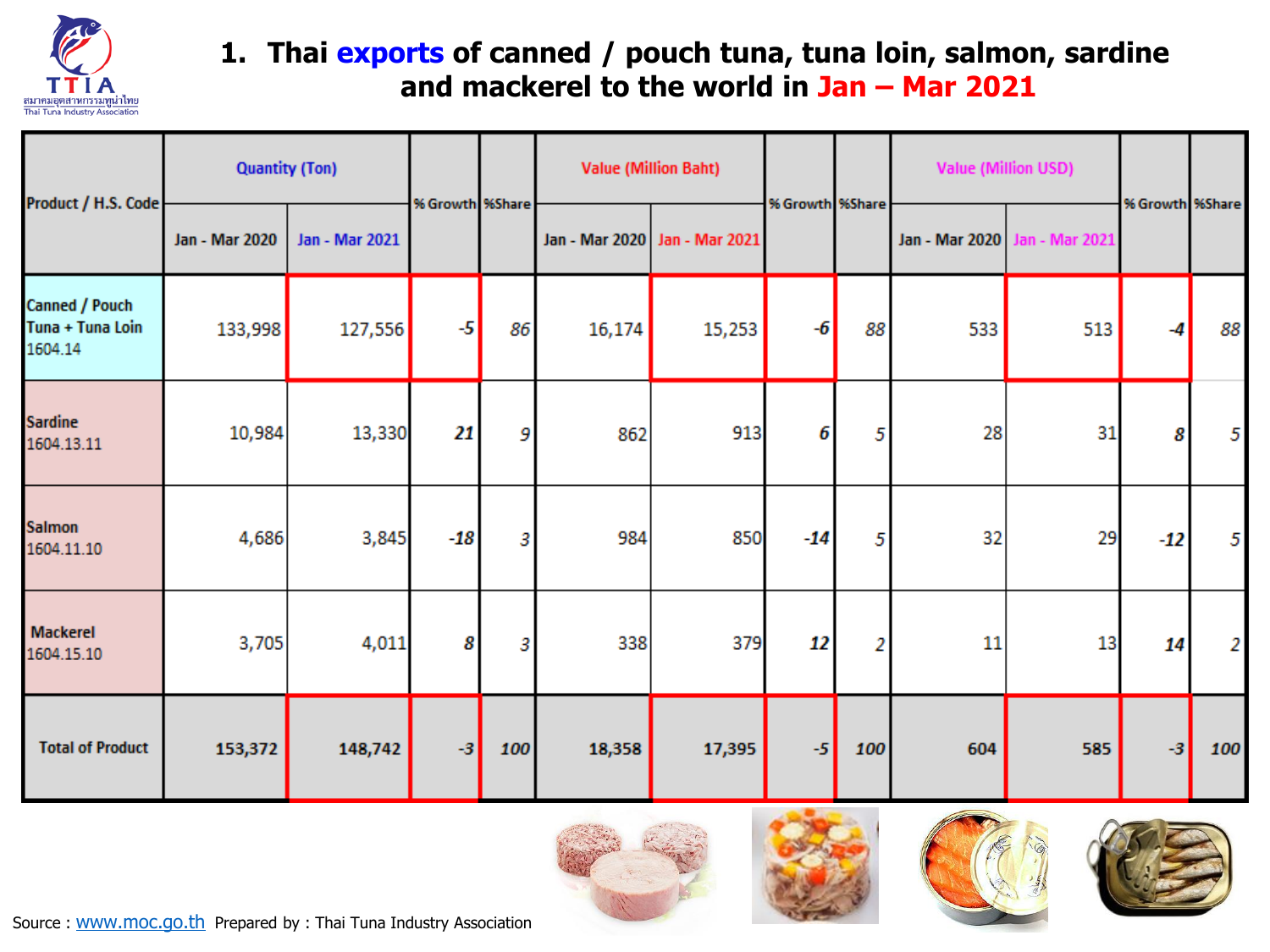

### 2. Thai exports of tuna products to main market in Jan - Mar 2021

| Product /                                               | Country             | <b>Quantity (Ton)</b>         |         | % Growth | %Share | <b>Value (milion Baht)</b>    |        | % Growth | %Share | <b>Value (milion USD)</b> |                | % Growth | %Share |
|---------------------------------------------------------|---------------------|-------------------------------|---------|----------|--------|-------------------------------|--------|----------|--------|---------------------------|----------------|----------|--------|
| H.S. Code                                               |                     | Jan - Mar 2020 Jan - Mar 2021 |         |          |        | Jan - Mar 2020 Jan - Mar 2021 |        |          |        | Jan - Mar 2020            | lan - Mar 2021 |          |        |
|                                                         | World               | 133,998                       | 127,556 | -5       | 100    | 16,174                        | 15,253 | -61      | 100    | 533                       | 513            |          | 100    |
|                                                         | <b>U.S.A.</b>       | 32,264                        | 27,593  | $-14$    | 22     | 4,391                         | 3,896  | $-11$    | 26     | 145                       | 131            | -9       | 26     |
|                                                         | Middle east (15)    | 27,491                        | 21,917  | $-20$    | 17     | 3,058                         | 2,500  | $-18$    | 16     | 101                       | 84             | $-16$    | 16     |
|                                                         | Africa              | 21,606                        | 27,067  | 25       | 21     | 2,026                         | 2,397  | 18       | 16     | 67                        | 81             | 21       | 16     |
| Canned /<br><b>Pouch Tuna</b><br>+ Tuna Loin<br>1604.14 | Australia & Oceania | 10,608                        | 12,287  | 16       | 10     | 1,448                         | 1,544  | 7        | 10     | 48                        | 52             | 9        | 10     |
|                                                         | Japan               | 9,197                         | 9,610   | 5        | 8      | 1,383                         | 1,435  | 4        | 9      | 46                        | 48             | 6        | 9      |
|                                                         | Latin America       | 11,540                        | 10,999  | -5       | 9      | 1,180                         | 1,117  | -5       | 7      | 39                        | 38             | -4       | 7      |
|                                                         | EU (28)             | 5,703                         | 3,208   | $-44$    | 3      | 742                           | 445    | $-40$    | 3      | 24                        | 15             | $-39$    | 3      |
|                                                         | Other               | 15,589                        | 14,873  | -5       | 12     | 1,945                         | 1,919  | -1       | 13     | 64                        | 65             | 0.8      | 13     |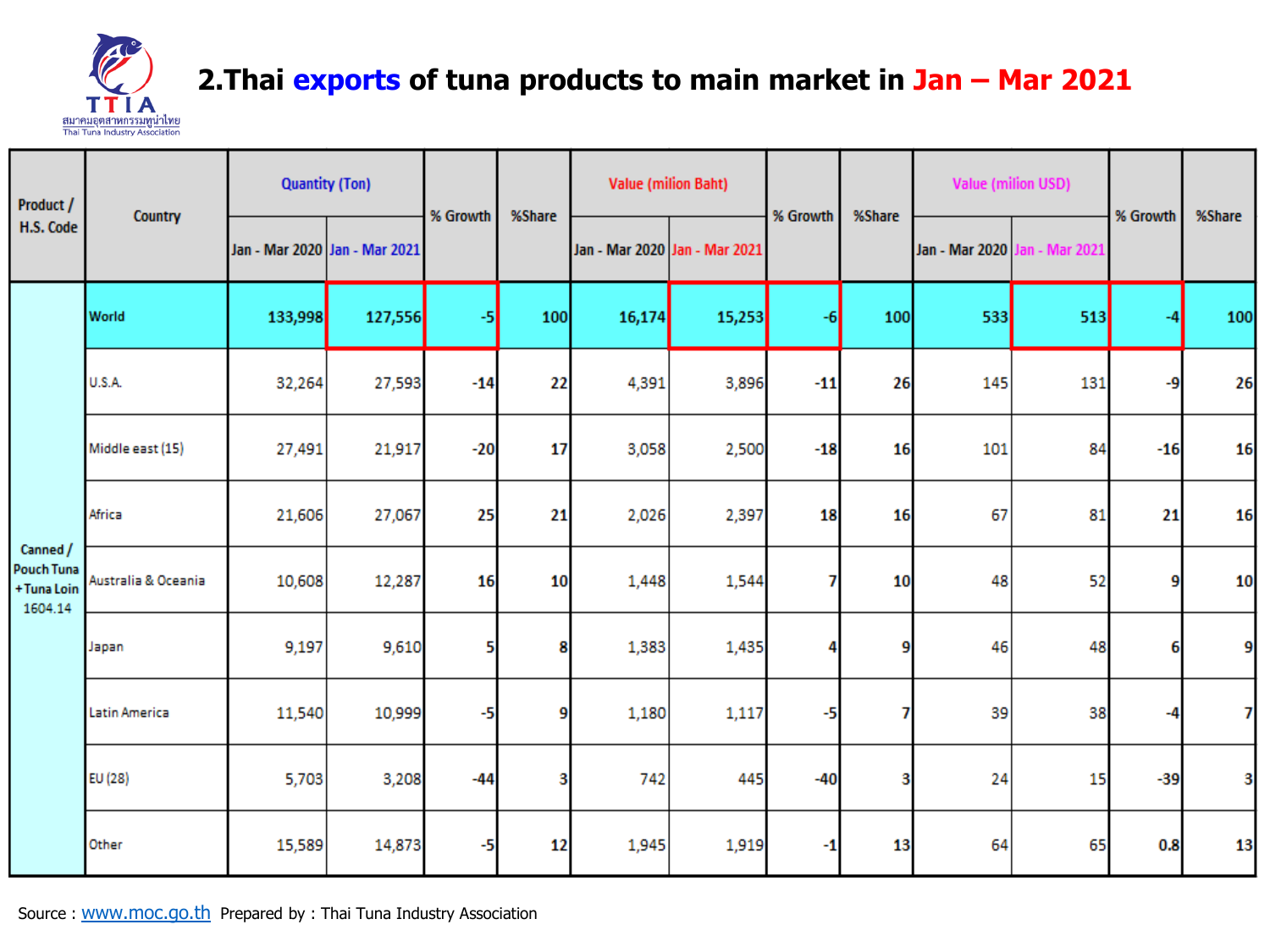

# **3. Thai imports of frozen raw tuna from the world in Jan – Mar 2021**

|                                         |         | <b>Quantity (Ton)</b>         | % Growth   %Share |     |       | <b>Value (Million Baht)</b>   |                 |     |     | <b>Value (Million USD)</b>    |          | %Share |
|-----------------------------------------|---------|-------------------------------|-------------------|-----|-------|-------------------------------|-----------------|-----|-----|-------------------------------|----------|--------|
| Product / H.S. Code                     |         | Jan - Mar 2020 Jan - Mar 2021 |                   |     |       | Jan - Mar 2020 Jan - Mar 2021 | % Growth %Share |     |     | Jan - Mar 2020 Jan - Mar 2021 | % Growth |        |
| <b>Albacore</b><br>0303.41.00           | 11,137  | 14,791                        | 33                | 8   | 1,329 | 1,508                         | 13              | 17  | 43  | 50                            | 16       | 17     |
| Yellowfin<br>0303.42.00                 | 31,003  | 23,206                        | $-25$             | 12  | 1,556 | 1,197                         | $-23$           | 13  | 51  | 40                            | $-22$    | 13     |
| Skipjack<br>0303.43.00                  | 141,742 | 148,089                       |                   | 77  | 5,134 | 6,036                         | 18              | 67  | 167 | 200                           | 20       | 67     |
| <b>Bigeye</b><br>0303.44.00             | 4,492   | 5,865                         | 31                | 3   | 183   | 255                           | 40              | 3   | 6   | 8                             | 42       | 3      |
| other<br>0303.49.00                     | 1,515   | 228                           | $-85$             | 0.1 | 54    | 9                             | $-84$           | 0.1 | 2   | 0.3                           | $-83$    | 0.1    |
| <b>Total Frozen whole</b><br>lound Tuna | 189,889 | 192,180                       |                   | 96  | 8,255 | 9,004                         | 9               | 91  | 269 | 298                           | 11       | 91     |
| <b>Tuna Loin</b><br>1604.14.90          | 6,276   | 8,408                         | 34                | 4   | 652   | 881                           | 35              | 9   | 21  | 29                            | 38       | 9      |
| <b>Grand Total</b><br>(whole + loin)    | 196,165 | 200,588                       |                   | 100 | 8,908 | 9,885                         | 11              | 100 | 290 | 328                           | 13       | 100    |

Source : [www.moc.go.th](http://www.moc.go.th/) Prepared by : Thai Tuna Industry Association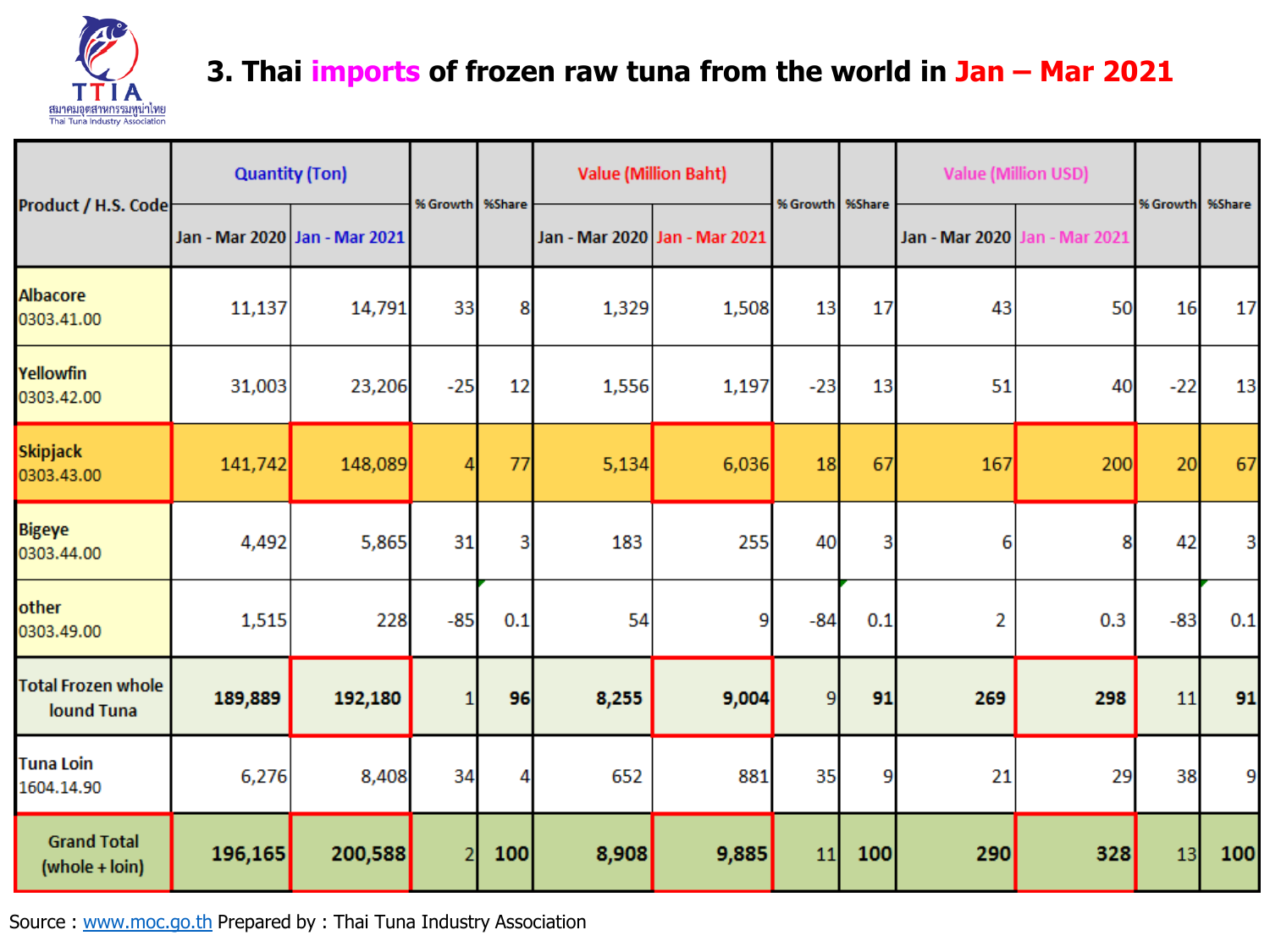

### **4. Thai exports of salmon, sardine and mackerel products to top 5 countries in Jan – Mar 2021**

| Product /                     | Country            | <b>Quantity (Ton)</b> |                | % Growth         | %Share |                       | <b>Value (Milion Baht)</b> | % Growth         | %Share | <b>Value (Milion USD)</b> |                      | % Growth | %Share |
|-------------------------------|--------------------|-----------------------|----------------|------------------|--------|-----------------------|----------------------------|------------------|--------|---------------------------|----------------------|----------|--------|
| H.S.Code                      |                    | Jan - Mar 2020        | Jan - Mar 2021 |                  |        | <b>Jan - Mar 2020</b> | Jan - Mar 2021             |                  |        | <b>Jan - Mar 2020</b>     | <b>Jan - Mar 202</b> |          |        |
|                               | <b>WORLD</b>       | 10,984                | 13,330         | 21               | 100    | 862                   | 913                        | $\boldsymbol{6}$ | 100    | 28                        | 31                   | 8        | 100    |
|                               | SOUTH AFRICA       | 4,421                 | 5,783          | 31               | 43     | 330                   | 352                        | 7                | 39     | 11                        | 12                   | 8        | 39     |
| <b>Sardine</b>                | CAMBODIA           | 1,360                 | 947            | $-30$            | 7      | 130                   | 93                         | $-28$            | 10     | 4                         | 3                    | $-26$    | 10     |
| 1604.13.11                    | <b>JAPAN</b>       | 490                   | 599            | 22               | 4      | 77                    | 85                         | 11               | 9      | 3                         | 3                    | 13       | 9      |
|                               | <b>U.S.A.</b>      | 448                   | 787            | 76               | 6      | 46                    | 80                         | 72               | 9      | $\overline{2}$            | з                    | 75       | 9      |
|                               | <b>NAMIBIA</b>     | 798                   | 851            | 7                | 6      | 52                    | 54                         | 4                | 6      | 2                         | 2                    | 5        | 6      |
|                               | <b>OTHER</b>       | 3,466                 | 4,364          | 26               | 33     | 227                   | 250                        | 10               | 27     | 7                         | 8                    | 13       | 27     |
|                               | <b>WORLD</b>       | 4,686                 | 3,845          | $-18$            | 100    | 984                   | 850                        | $-14$            | 100    | 32                        | 29                   | $-12$    | 100    |
|                               | U.S.A.             | 2,265                 | 2,251          | $-0.6$           | 59     | 427                   | 440                        | 3                | 52     | 14                        | 15                   | 5        | 52     |
| <b>Salmon</b><br>1604.11.10   | <b>JAPAN</b>       | 510                   | 452            | $-11$            | 12     | 162                   | 151                        | $-7$             | 18     | 5                         | 5                    | $-5$     | 18     |
|                               | <b>AUSTRALIA</b>   | 1,143                 | 484            | $-58$            | 13     | 243                   | 116                        | $-52$            | 14     | 8                         | 4                    | $-51$    | 14     |
|                               | CANADA             | 605                   | 490            | $-19$            | 13     | 121                   | 112                        | $-8$             | 13     | 4                         | 4                    | -6       | 13     |
|                               | <b>NEW ZEALAND</b> | 37                    | 24             | $-35$            | 0.6    | 9                     |                            | $-38$            | 0.6    | 0.3                       | 0.2                  | $-37$    | 0.6    |
|                               | <b>OTHER</b>       | 127                   | 144            | 13               | 4      | 23                    | 26                         | 16               | 3      | 0.7                       | 0.9                  | 20       | 3      |
|                               | <b>WORLD</b>       | 3,705                 | 4,011          | $\boldsymbol{s}$ | 100    | 338                   | 379                        | 12               | 100    | 11                        | 13                   | 15       | 100    |
|                               | <b>JAPAN</b>       | 1,141                 | 1,305          | 14               | 33     | 133                   | 147                        | 10               | 39     | 4                         | 5                    | 13       | 39     |
| <b>Mackerel</b>               | U.S.A.             | 413                   | 932            | 126              | 23     | 45                    | 94                         | 112              | 25     | 1                         | 3                    | 116      | 25     |
| 1604.15.10                    | <b>YEMEN</b>       | 708                   | 849            | 20               | 21     | 58                    | 71                         | 21               | 19     | $\overline{2}$            | 2                    | 24       | 19     |
|                               | <b>JAMAICA</b>     | 241                   | 160            | $-34$            | 4      | 15                    |                            | $-35$            | 3      | 0.5                       | 0.3                  | $-33$    | 3      |
|                               | <b>AUSTRALIA</b>   | 153                   | 108            | $-29$            | 3      | 12                    | 9                          | $-24$            | 2      | 0.4                       | 0.3                  | $-23$    | 2      |
|                               | <b>OTHER</b>       | 1,049                 | 656            | $-37$            | 16     | 74                    | 48                         | $-35$            | 13     | $\overline{a}$            | 2                    | $-33$    | 13     |
| <b>Total of Fish Products</b> |                    | 19,374                | 21,186         | 9                | 100    | 2,184                 | 2,142                      | $-2$             | 100    | 72                        | 72                   | 0.2      | 100    |

Source : [www.moc.go.th](http://www.moc.go.th/) Prepared by : Thai Tuna Industry Association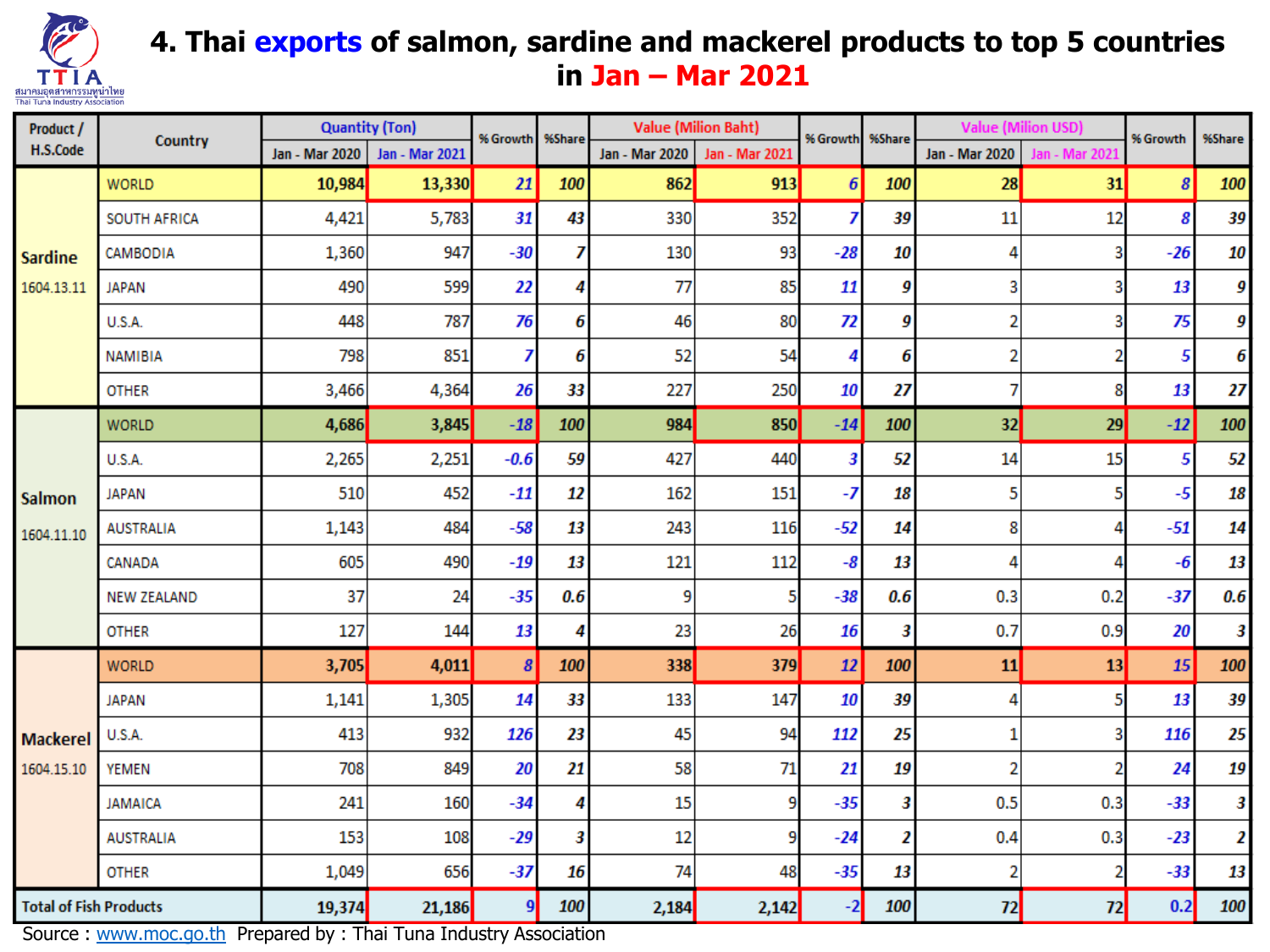

# **5. Thai imports of frozen raw salmon, sardine and mackerel from the world in Jan – Mar 2021**

| Product /<br>H.S. Code      | <b>Quantity (Ton)</b> |                               |                  |                | <b>Value (Million Baht)</b> |                               |                   |    | <b>Value (Million USD)</b> |                               |                 |     |
|-----------------------------|-----------------------|-------------------------------|------------------|----------------|-----------------------------|-------------------------------|-------------------|----|----------------------------|-------------------------------|-----------------|-----|
|                             |                       | Jan - Mar 2020 Jan - Mar 2021 | % Growth %Share  |                |                             | Jan - Mar 2020 Jan - Mar 2021 | % Growth   %Share |    |                            | Jan - Mar 2020 Jan - Mar 2021 | % Growth %Share |     |
| <b>Mackerel</b><br>03035400 | 12,942                | 23,763                        | 84               | 41             | 541                         | 901                           | 67                | 44 | 18                         | 30                            | 71              | 44  |
| <b>Sardine</b><br>03035300  | 27,886                | 30,472                        | $\boldsymbol{g}$ | 52             | 644                         | 662                           | 3                 | 32 | 21                         | 22                            | $5^{\circ}$     | 32  |
| <b>Salmon</b><br>03031300   | 2,690                 | 4,071                         | 51               | $\overline{7}$ | 482                         | 477                           | $-1$              | 23 | 16                         | 16                            | 0.6             | 23  |
| <b>Total</b>                | 43,518                | 58,306                        | 34               | 7              | 1,667                       | 2,040                         | 22                | 23 | 54                         | 68                            | 25              | 100 |



Source : [www.moc.go.th](http://www.moc.go.th/) Prepared by : Thai Tuna Industry Association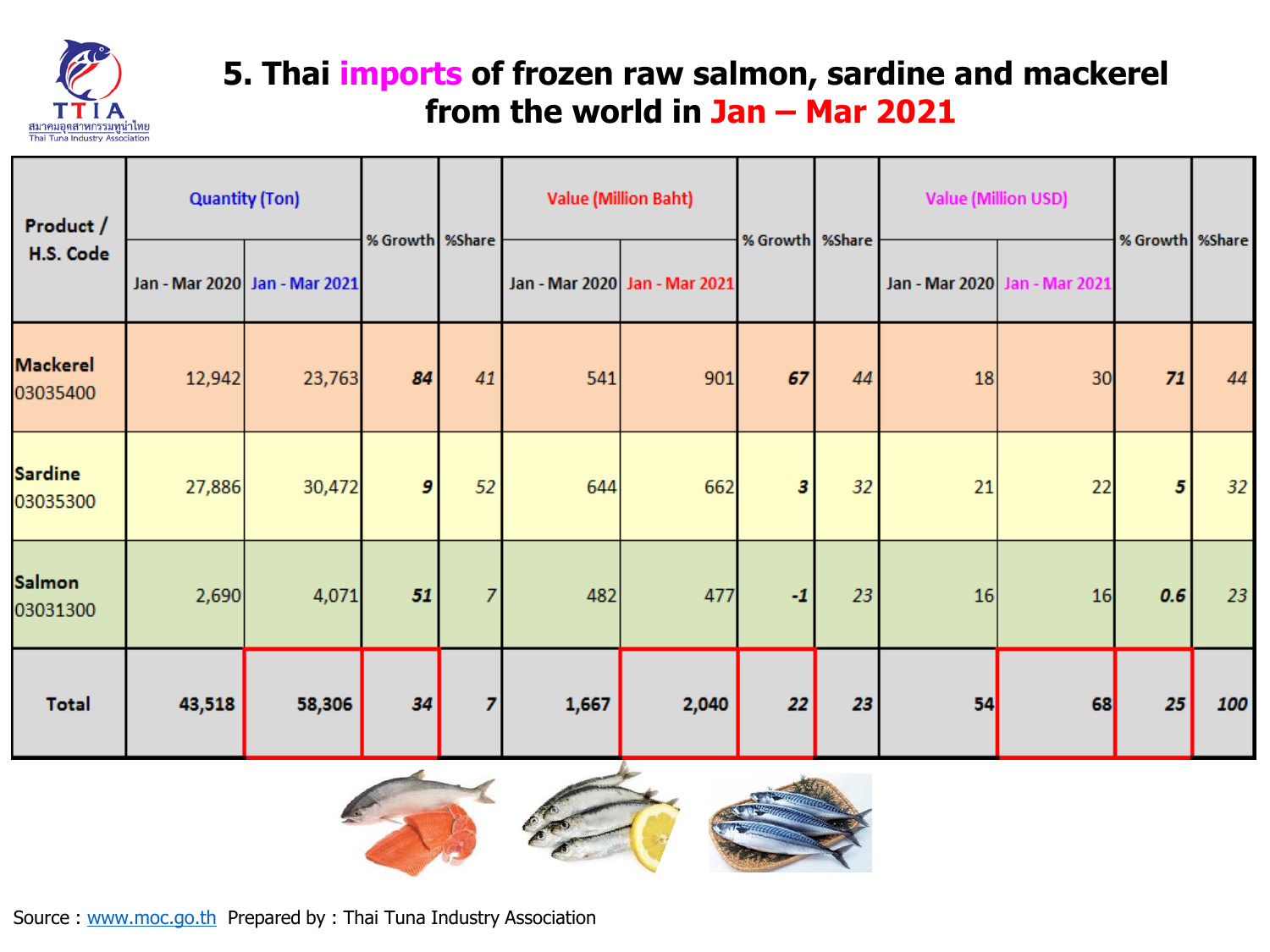

# **II. Graph : Monthly statistic in 2020/ Jan – Mar 2021**

- 6. Graph : Thai exports quantity of canned/pouch tuna  $+$  tuna loin to the world in 2020/Jan Mar 2021
- 7. Graph : Thai exports quantity of petfood (fish) to the world in 2020/ Jan Mar 2021
- 8. Graph :Thai imports of frozen whole round tuna from the world in 2020/ Jan Mar 2021
- 9. Graph :Thai imports of frozen whole round tuna by species from the world in 2020/ Jan Mar 2021
	- 9.1 Albacore
	- 9.2 Yellowfin
	- 9.3 Skipjack
	- 9.4 Bigeye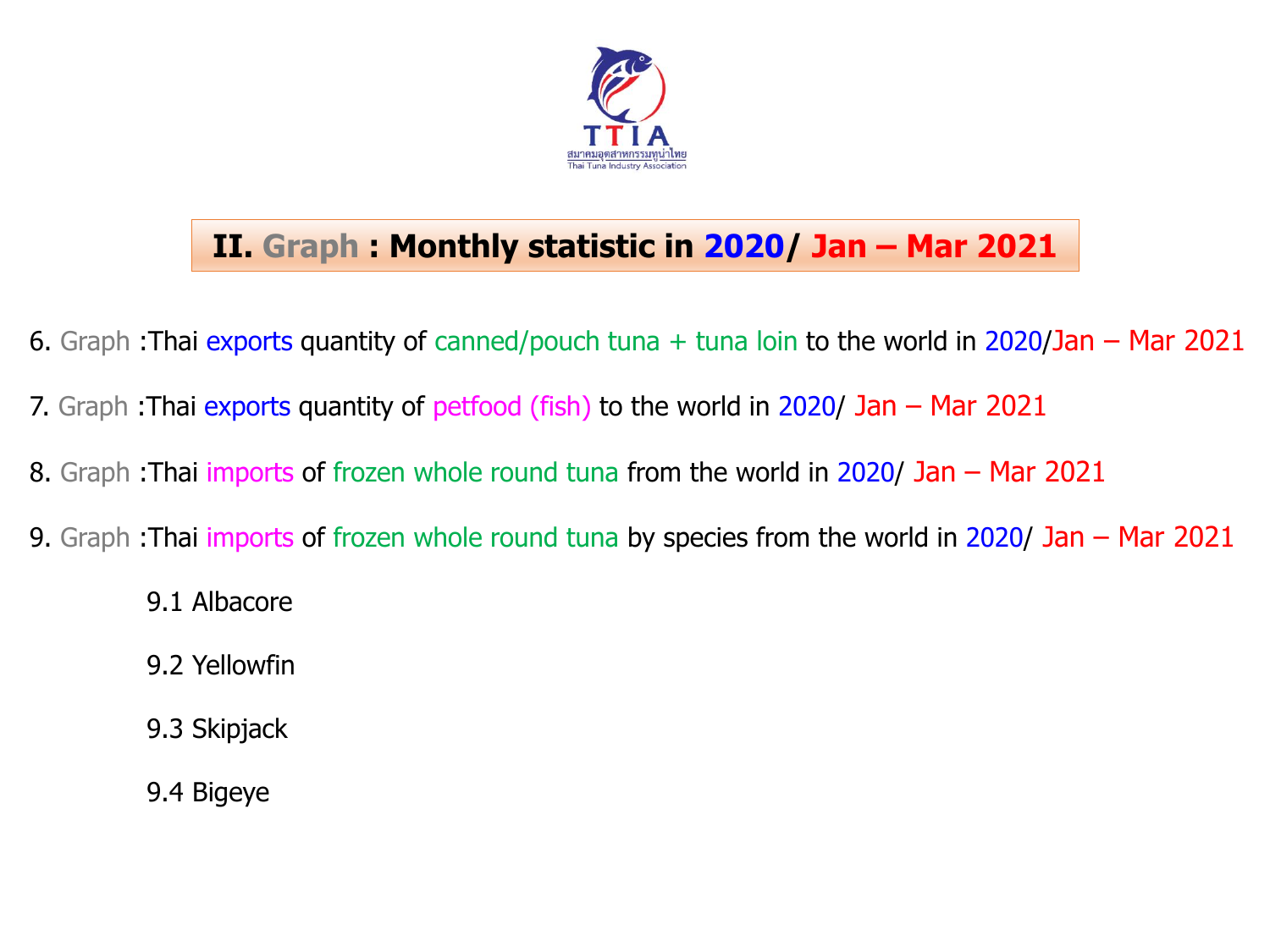

#### **6. Thai exports quantity and value of canned / pouch tuna + tuna loin to the world in 2020/Jan – Mar 2021**



Source : [www.moc.go.th](http://www.moc.go.th/) Prepared by : Thai Tuna Industry Association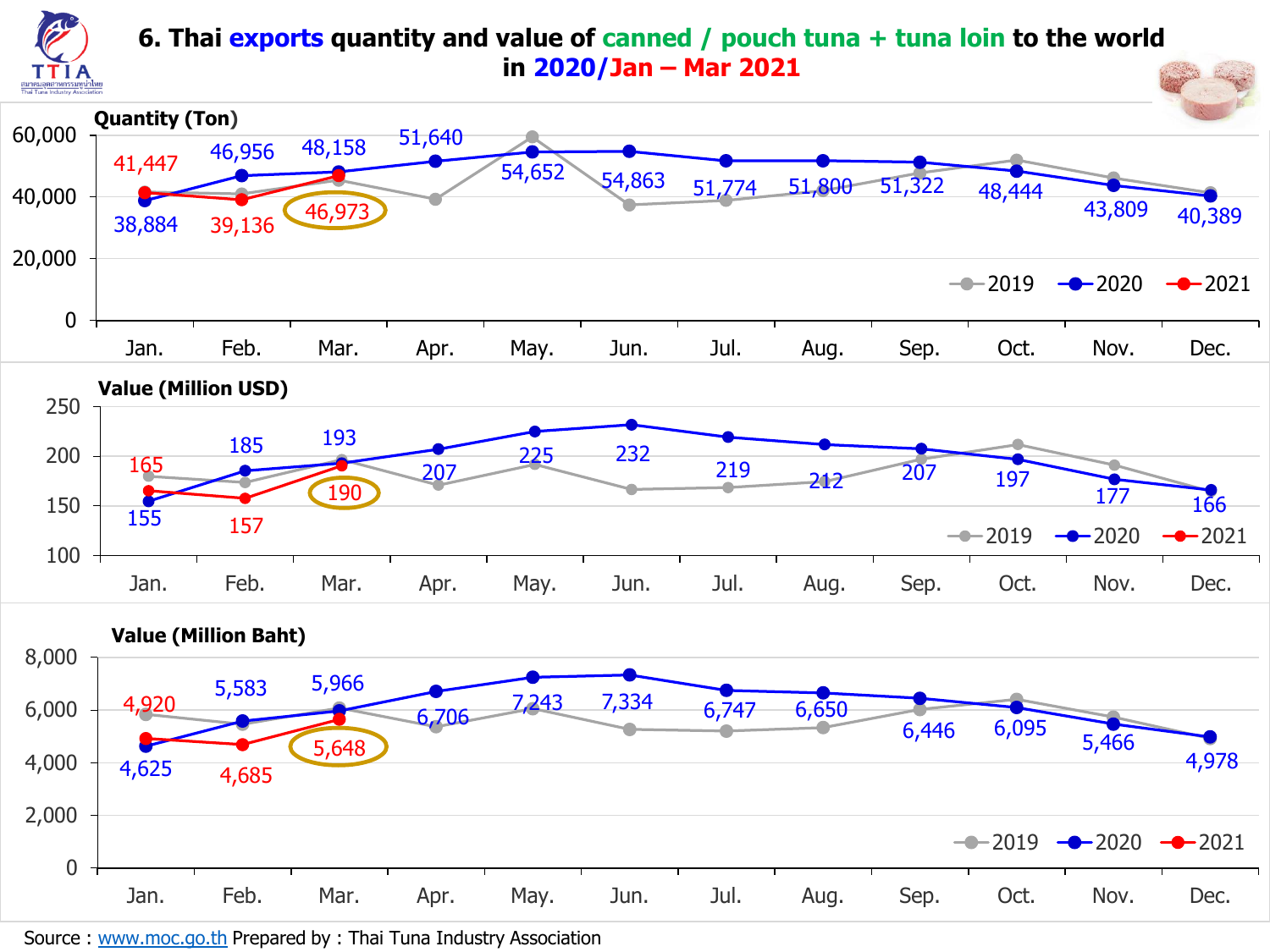

#### **7. Thai exports quantity and value of petfood (fish) to the world in 2020/Jan – Mar 2021**





Source : [www.moc.go.th](http://www.moc.go.th/) Prepared by : Thai Tuna Industry Association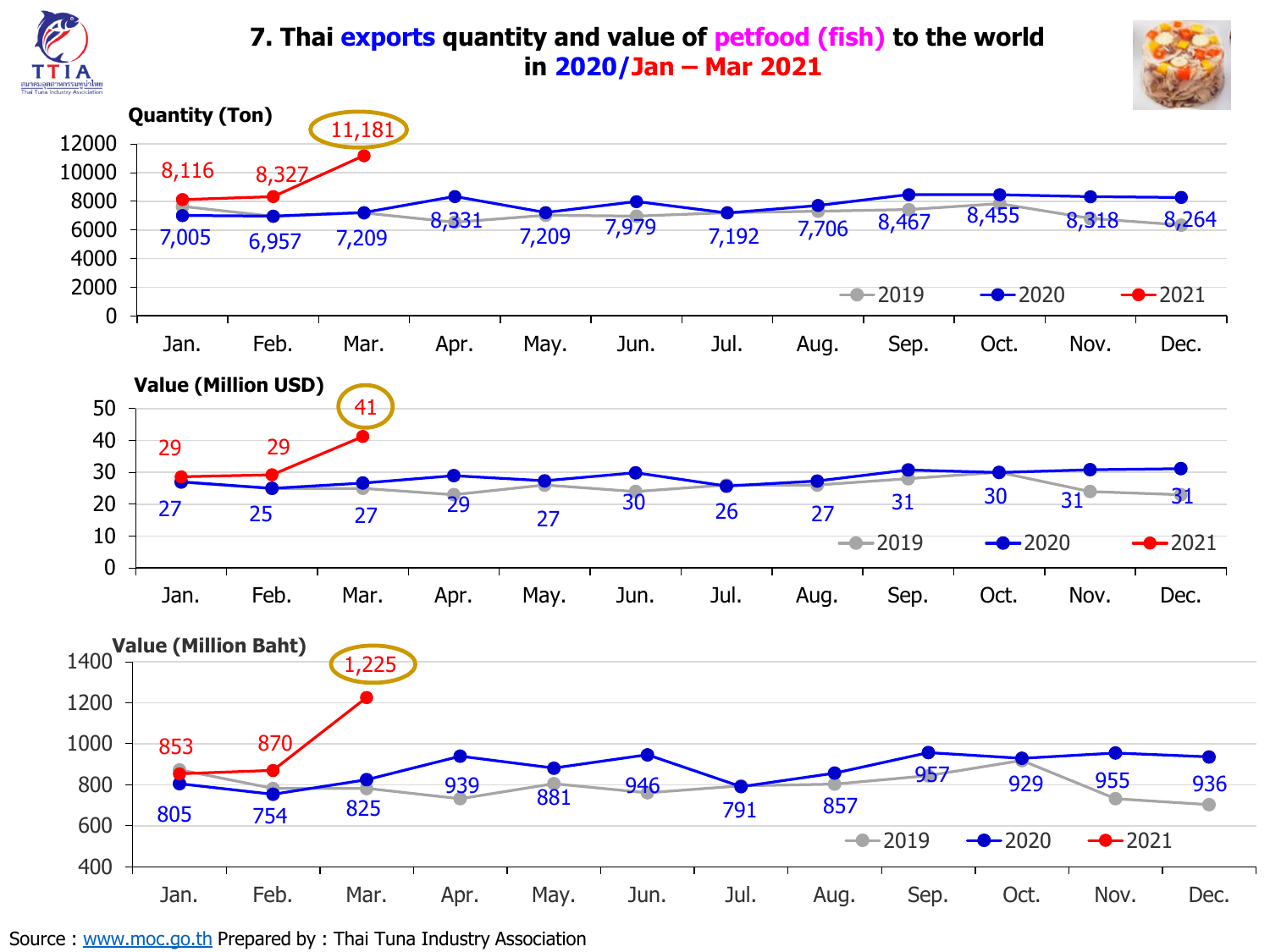

#### **8. Thai imports of frozen whole round tuna from the world in 2020/Jan – Mar 2021**



Source : [www.moc.go.th](http://www.moc.go.th/) Prepared by : Thai Tuna Industry Association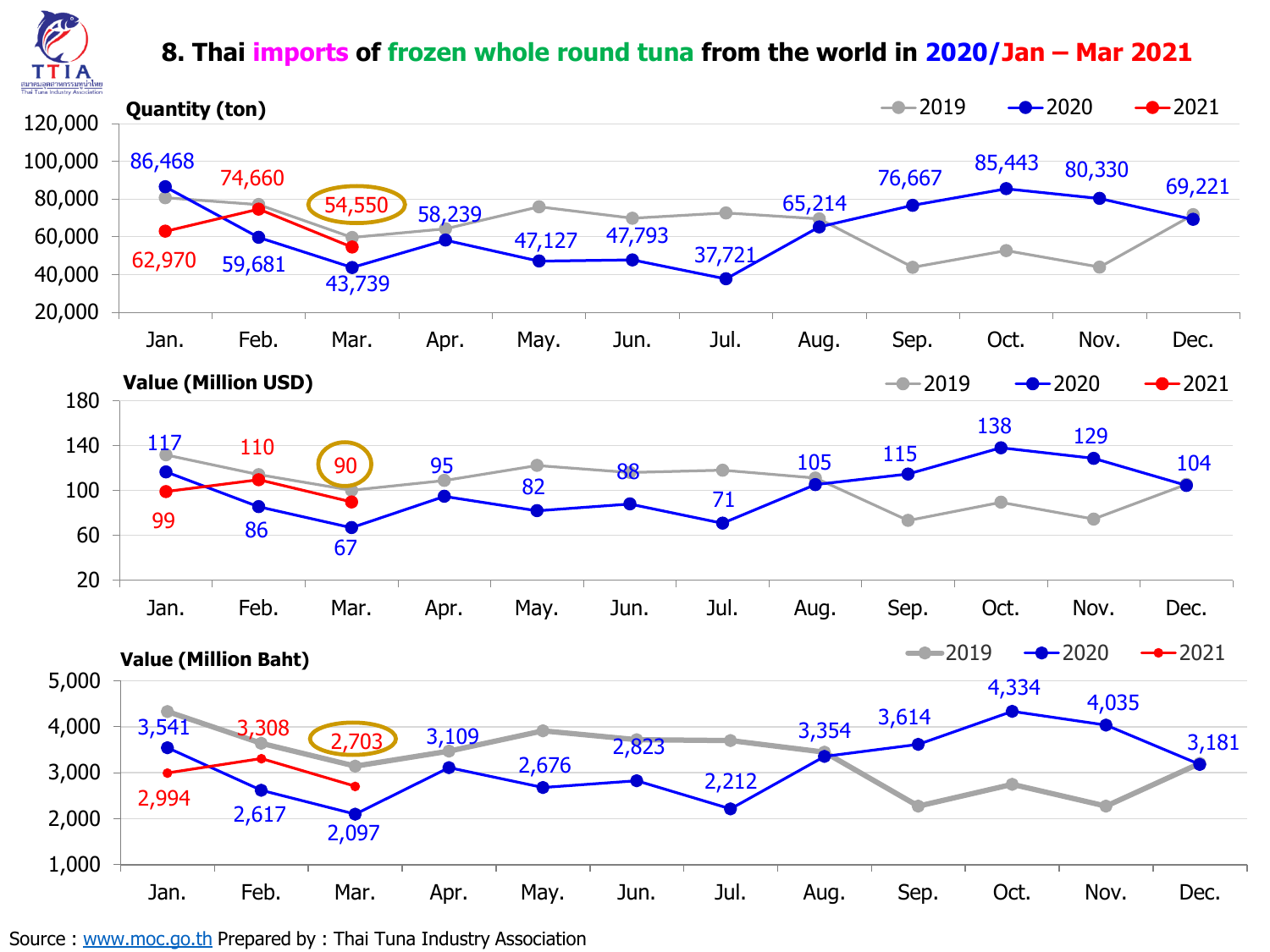

#### **9.1 Thai imports quantity and value of frozen whole round Albacore from the world in 2020/Jan – Mar 2021**

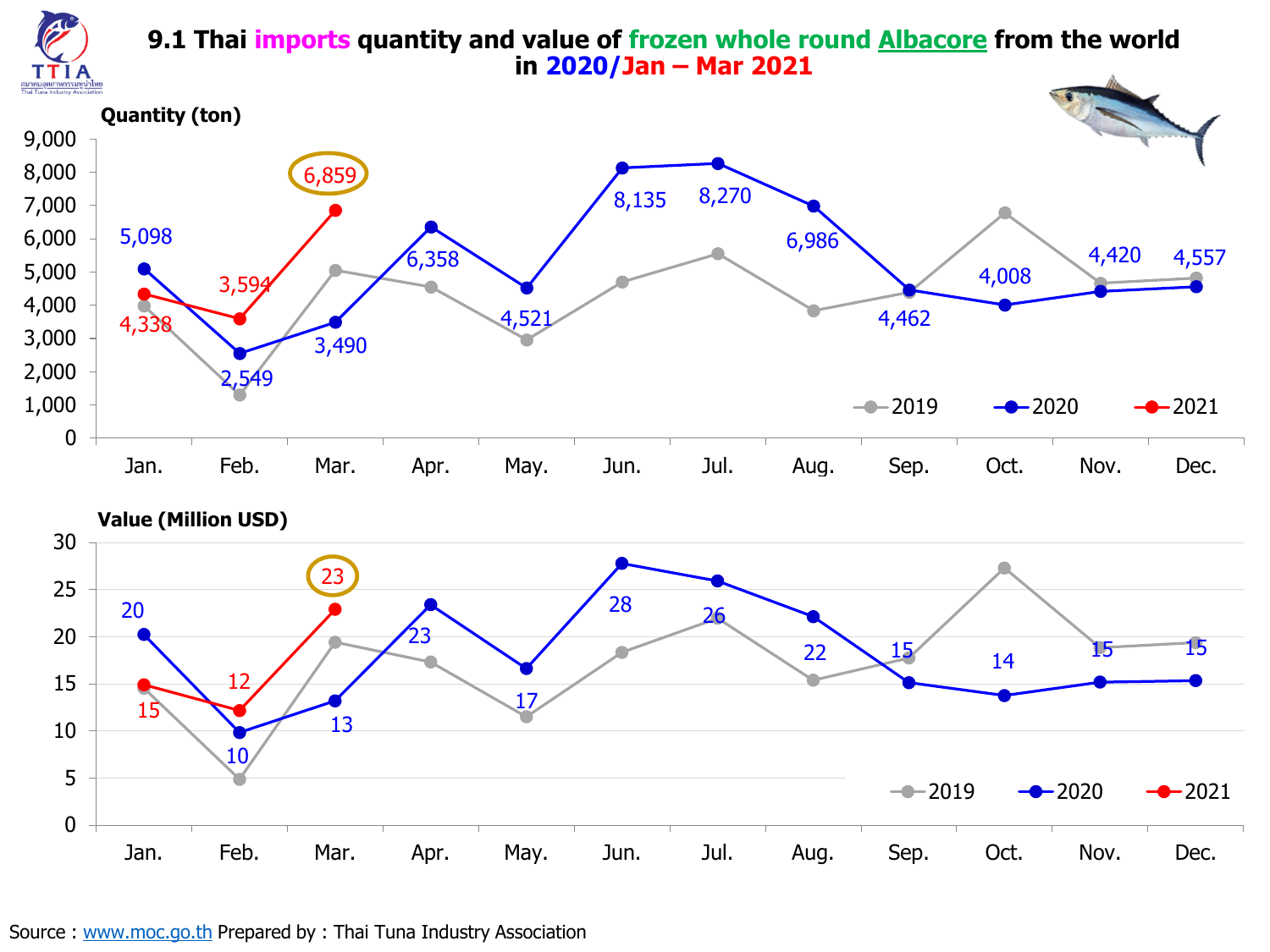

#### **9.2 Thai imports quantity and value of frozen whole round Yellowfin from the world in 2020/Jan – Mar 2021**

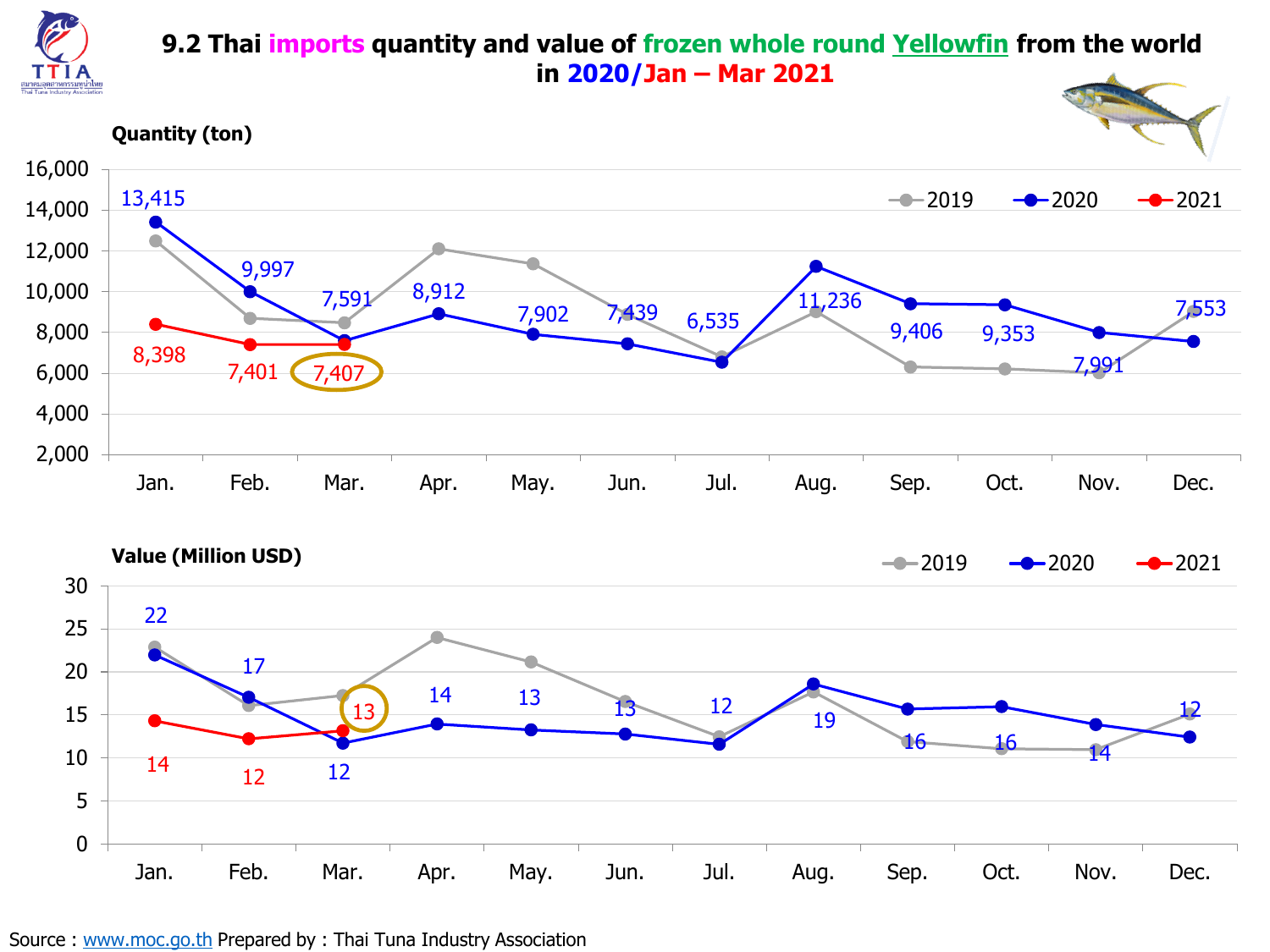

#### **9.3 Thai imports quantity and value of frozen whole round Skipjack from the world in 2020/Jan – Mar 2021**

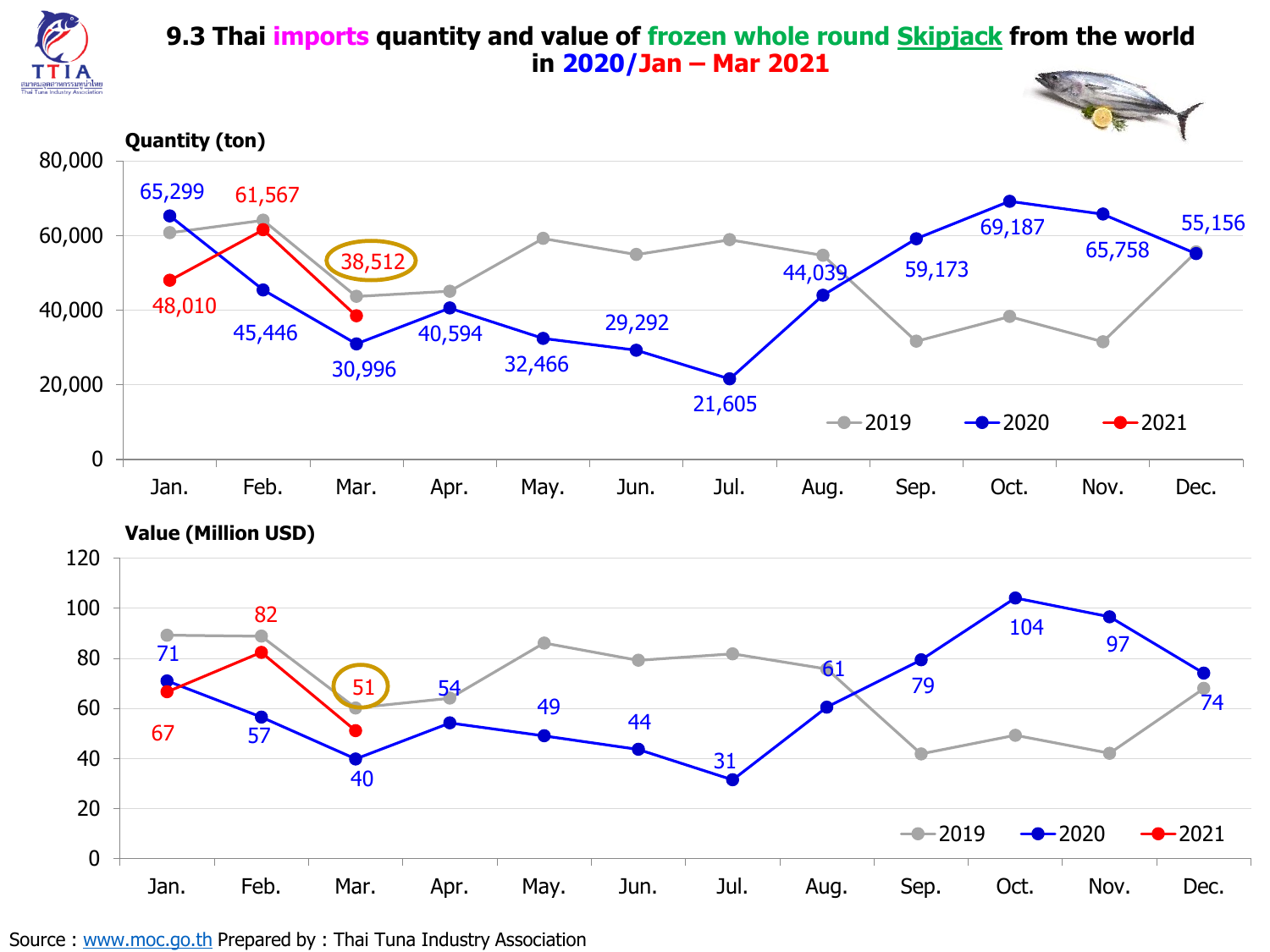

#### **9.4 Thai imports quantity and value of frozen whole round Bigeye from the world in 2020/Jan – Mar 2021**

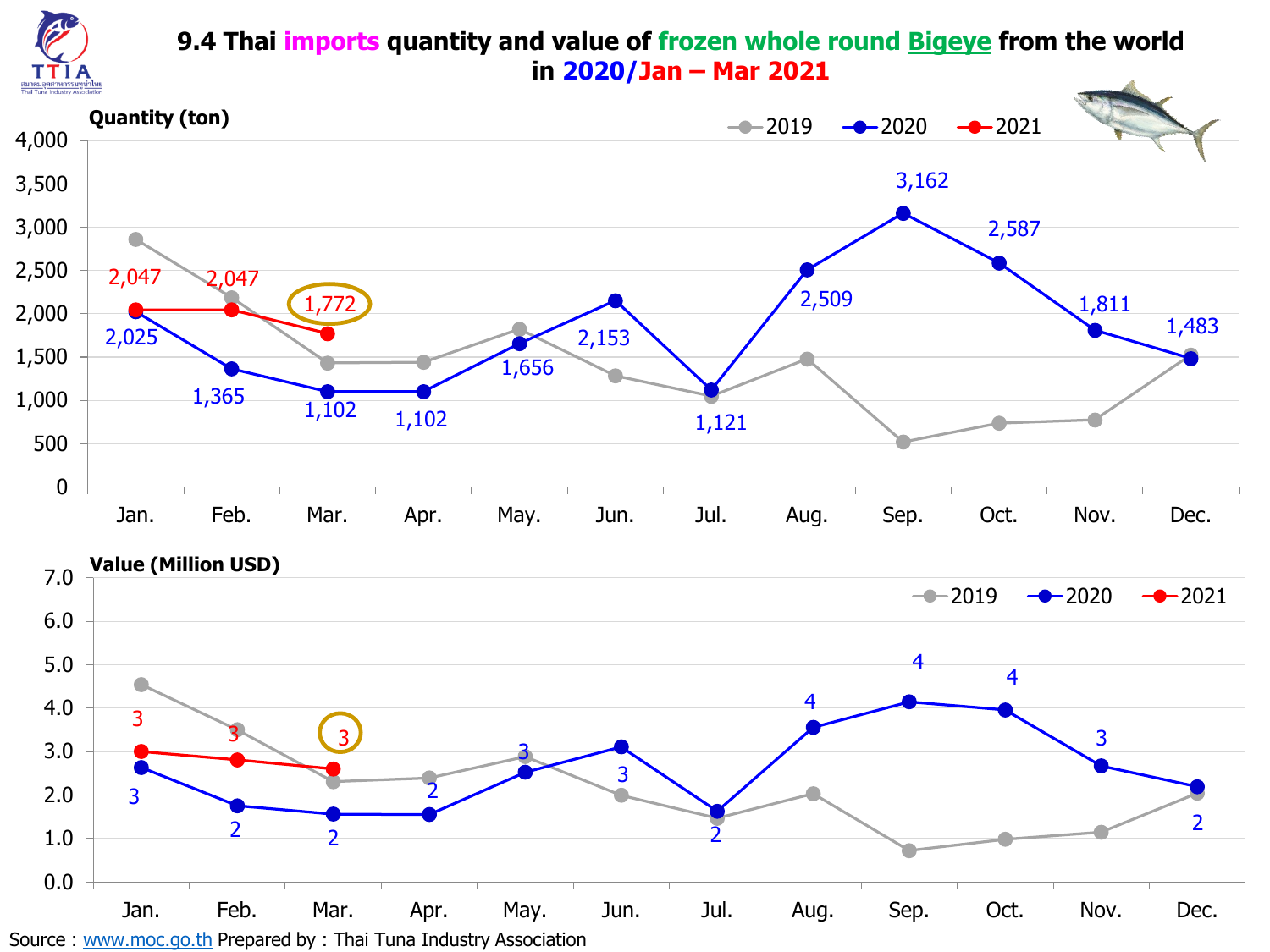

# **III. Thai H.S. code canned tuna, tuna loin and petfood**

# ็พิกัดสินค้าทูน่า

<u>ระบบพิกัดอัตราศุลกากรไทยก่อนปี 2007 : การส่งออกสินค้าปลาทูน่าแปรรูปของไทยไปทั่วโลก ปี 2004-2006 </u>

| Thai H.S. Code |                                                   |         | <b>Quantity (Ton)</b> |         | % Share |
|----------------|---------------------------------------------------|---------|-----------------------|---------|---------|
|                | <b>Description</b>                                | 2004    | 2005                  | 2006    | 2006    |
| 1604.140.100   | ∣บรรจภาชนะอัดลม                                   | 311,072 | 368,604               | 416,203 | 83      |
| 1604.140.201   | ไม่บรรจภาชนะอัดล <b>ม</b>                         | 66,447  | 84,898                | 85,188  | 17      |
| 1604.14        | ปลาทูน่า ปลาสคิปแจ็ก และปลาโบนิโต<br>(ชนิดซาร์ตา) | 377,519 | 453,502               | 501,391 | 100     |

้ระบบพิกัดอัตราศุลกากรปี 2007-2011 : การส่งออกสินค้าปลาทน่าแปรรูปของไทยไปทั่วโลก ปี 2007-2011

| Thai H.S. Code             | <b>Description</b>                                |         |         | <b>Quantity (Ton)</b> |         |         | % Share          |
|----------------------------|---------------------------------------------------|---------|---------|-----------------------|---------|---------|------------------|
|                            |                                                   | 2007    | 2008    | 2009                  | 2010    | 2011    | 2011             |
| 1604.14.10                 | ที่บรรจุภาชนะที่อากาศผ่านเข้า                     | 451,094 | 494,486 | 494,322               | 535,480 | 535,490 | 93               |
| 1604.14.10.001<br>$\cdots$ | ---- เฉพาะปลาทน่า                                 | 439,921 | 483,895 | 485,206               | 521,205 | 518,337 | 90 <sub>l</sub>  |
| 1604.14.10.090<br>$---$    | ---- อื่น ๆ                                       | 11,173  | 10,591  | 9,116                 | 14,275  | 17,153  | $\boldsymbol{3}$ |
| 1604.14.90.000             | ู่ อืน ๆ                                          | 16,547  | 11,611  | 40,168                | 53,247  | 40,908  |                  |
| 1604.14                    | ปลาทูน่า ปลาสคิบแจ็ค และปลาโบนิโต<br>(ชนิดซาร์ตา) | 467,641 | 506,097 | 534,491               | 558,726 | 576,399 | 100              |

ีระบบพิกัดอัตราศุลกากรปี 2012-ปัจจุบัน : การส่งออกสินค้าปลาทูน่าแปรรูปของไทยไปทั่วโลก ปี 2012-ปัจจุบัน

| Thai H.S. Code | <b>Product Description</b>                                                                  | <b>Common name</b>                            | Scientific name                                                       |         |         |         |         | <b>Quantity (Ton)</b> |         |         |         |         | %Share |
|----------------|---------------------------------------------------------------------------------------------|-----------------------------------------------|-----------------------------------------------------------------------|---------|---------|---------|---------|-----------------------|---------|---------|---------|---------|--------|
|                |                                                                                             |                                               |                                                                       | 2012    | 2013    | 2014    | 2015    | 2016                  | 2017    | 2018    | 2019    | 2020    | 2020   |
|                | - ที่บรรจุภาชนะที่อา <b>กา</b> ศ<br><b>้ผ่านเข้าออกไม่ได</b> ้                              |                                               |                                                                       |         |         |         |         |                       |         |         |         |         |        |
| 1604.14.11000  | -- ปลาทูน่า                                                                                 | Tunas                                         | Thunnus spp.                                                          | 411,872 | 396,695 | 436,469 | 377,196 | 113,721               | 111,988 | 113,230 | 102,573 | 102,939 | 18     |
| 1604.14.19000  | Skipjack &<br>-- ปลาสคิปแจ็ก และปลาโบ<br><b>Bonito</b><br>นิโต (ชนิดซาร์ดา)<br>(Sarda spp.) |                                               | Euthynnus (katsuwon<br>us) pelamis and<br>Sarda spp.                  | 136,794 | 140,280 | 150,001 | 177,448 | 440,273               | 374,361 | 399,533 | 427,314 | 455,929 | 78     |
|                | ่ ที่บรรจุภาชนะที่อากาศ<br>้ผ่านเข้าออก <b>ได</b> ้                                         |                                               |                                                                       |         |         |         |         |                       |         |         |         |         |        |
| 1604.14.90000  | - ปลาทูน่า ปลาสคิปแจ็ก<br>และปลาโบนิโต (ชนิดซาร์ดา)                                         | Tunas, skipjack<br>and bonito<br>(Sarda spp.) | Thunnus spp.,<br>Euthynnus (katsuwon<br>us) pelamis and<br>Sarda spp. | 10,826  | 13,857  | 9,010   | 9,029   | 9,029                 | 3,713   | 1,762   | 2,993   | 23,821  | Д      |
| 1604.14        | ปลาทูน่า ปลาสคิปแจ็ก และ<br>ปลาโบนิโต (ชนิดซาร์ดา)                                          |                                               |                                                                       | 559,493 | 550,832 | 595,479 | 561,470 | 563,031               | 490,062 | 514,525 | 532,880 | 582,690 | 100    |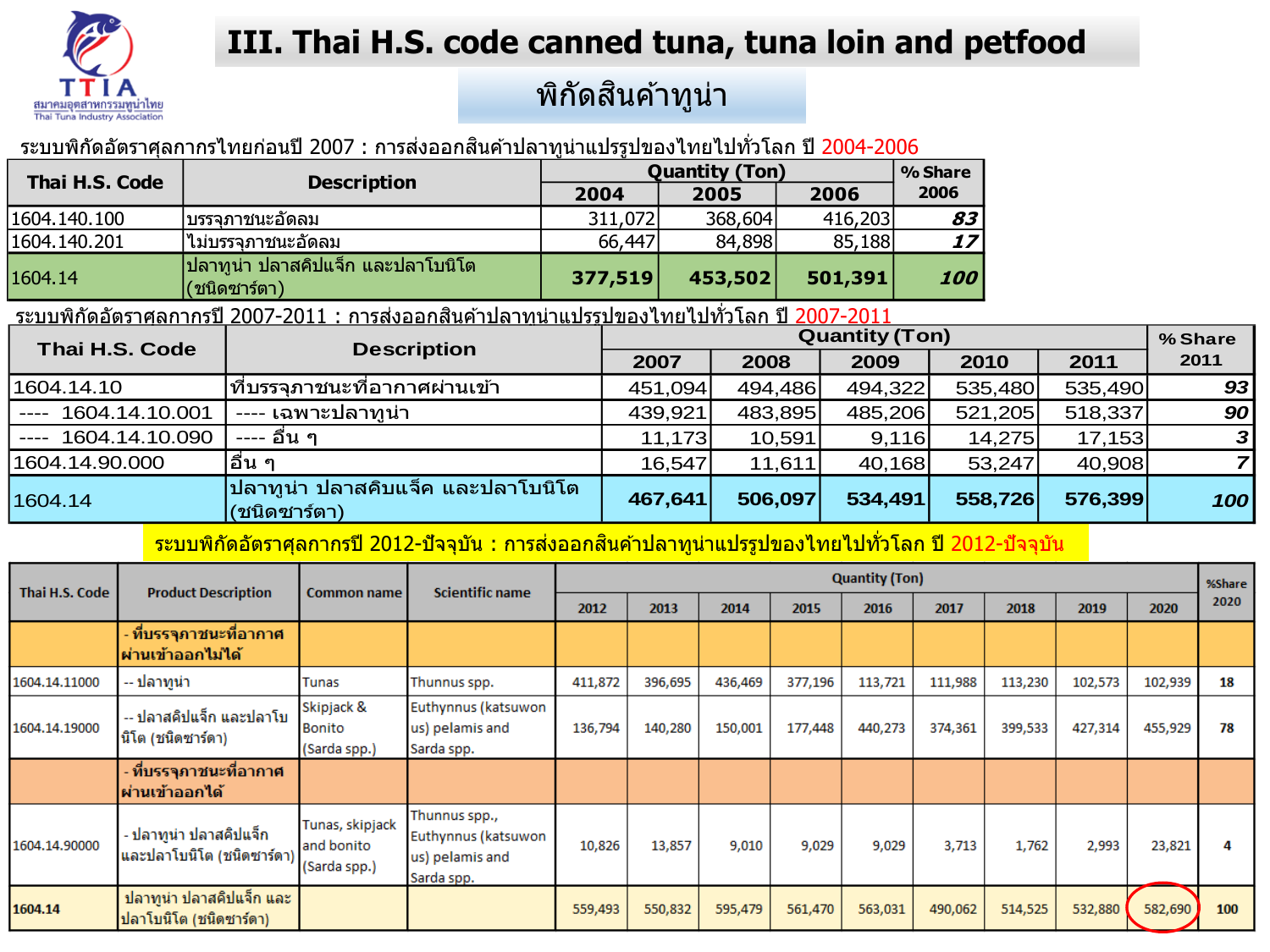

# ิพิกัดสินค้าอาหารสัตว์เลี้ยง

ีพิกัดศุลกากรไทย สินค้าอาหารสัตว์เลี้ยงสำหรับสุนัขหรือแมว ้ และการส่งออกสินค้าดังกล่าวของไทยไปทั่วโลก ปี 2012-2020

## ี สินค้าอาหารสัตว์เลี้ยงสำหรับสุนัขหรือแมว ที่สมาชิกสมาคมฯ ผลิต เป็นชนิดเปียกและมีเนื้อสัตว์เป็นส่วนผสม ซึ่งจะอยู่ภายใต้พิกัดย่อย **2309.10.10**

| <b>Thai H.S. Code</b> | <b>ProDuct Description</b>                            | <b>Common name</b>                              |         |         |         |         | <b>Quantity (Ton)</b> |         |         |         |         | $%$ Share<br>2019 | %Share<br>2020 |
|-----------------------|-------------------------------------------------------|-------------------------------------------------|---------|---------|---------|---------|-----------------------|---------|---------|---------|---------|-------------------|----------------|
|                       |                                                       |                                                 | 2012    | 2013    | 2014    | 2015    | 2016                  | 2017    | 2018    | 2019    | 2020    |                   |                |
| $-2309.10$            | - อาหารสุนัขหรือแมว<br>จัดท่าขึ้นเพื่อ<br>ีการขายปลีก | - Dog or cat<br>food, put up for<br>retail sale | 346,212 | 377,612 | 403,615 | 426,667 | 455,970               | 481,678 | 533,422 | 540,902 | 608,989 | 100               | 100            |
| $-2309.10.10$         | -- ที่มีเนื้อสัตว์                                    | -- Containing meat                              | 253,272 | 274,319 | 288,600 | 290,935 | 309,102               | 344,702 | 460,186 | 477,922 | 539,221 | 88                | 89             |
| $-2309.10.10.001$     | --- ปลาบรรจุภาชนะที่<br>ือากาศผ่าน<br>ีเข้าออกไม่ได้  | --- Fish in airtight<br>containers              | 70,500  | 64,381  | 65,530  | 65,652  | 70,749                | 73,621  | 86,295  | 85,211  | 93,093  | 18                | 17             |
| $-2309.10.10.090$     | --- อีนๆ                                              | --- Other                                       | 182,766 | 209,938 | 223,069 | 225,283 | 238,353               | 271,051 | 373,892 | 392,676 | 446,128 | 82                | 83             |
| $-2309.10.90$         | -- อื่นๆ (ไม่มีเนื้อสัตว์)                            | -- Other                                        | 92,945  | 103,316 | 115,017 | 135,742 | 146,872               | 137,006 | 73,235  | 63,022  | 69,768  | 12                | 11             |

Source : [www.moc.go.th](http://www.moc.go.th/) Prepared by : Thai Pet Food Trade Association

#### **หมายเหตุ**

#### ี่สมาคมการค้าอาหารสัตว์เลี้ยงไทย

่ ในที่ประชุมวิสามัญ ครั้งที่ 1/2564 วันที่ 4 กุมภาพันธ์ 2564 ประเมินว่าการส่งออกสินค้าอาหารสัตว์เลี้ยงประเภท Wet Pet Food ที่เกี่ยวข้องกับสมาชิก TPFA มีปริมาณ 258,824 ตัน/ปี (48%) คิดเป็นมูลค่า 28,551 ล้านบาท (65%) โดยประมาณ (พิจารณาจากตัวเลขยอดขายของสมาชิก 11 บริษัท ในช่วงปี 2020)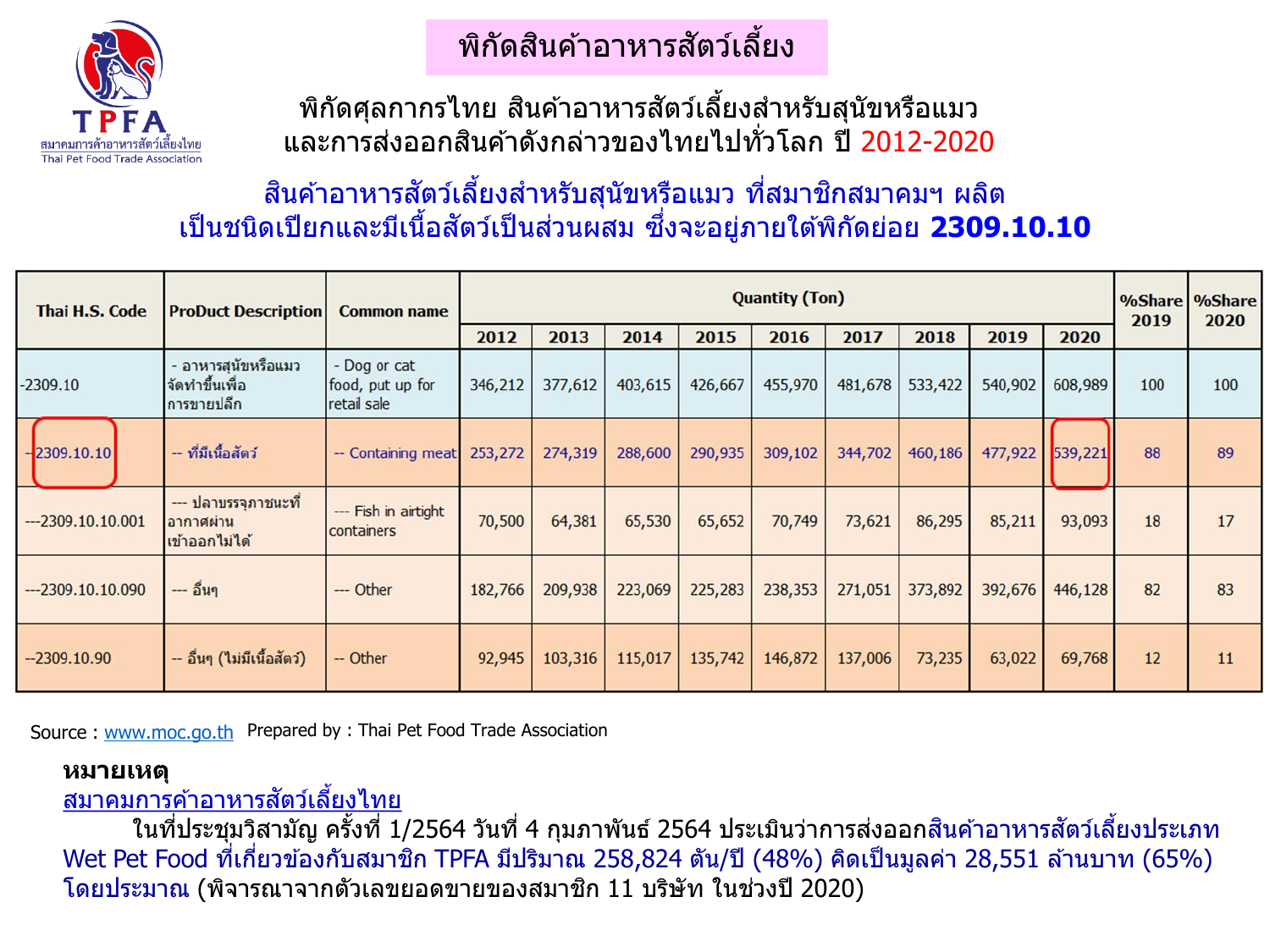

# **IV. Yearly statistic in Jan – Mar 2021**

- 10. Thai Exports of Pet Food Products to the world in Jan Mar 2021
- 11. Thai Exports of Pet Food(Dog or Cat) Products to USA, Middle east, EU, Japan, China and the World in Jan – Mar 2021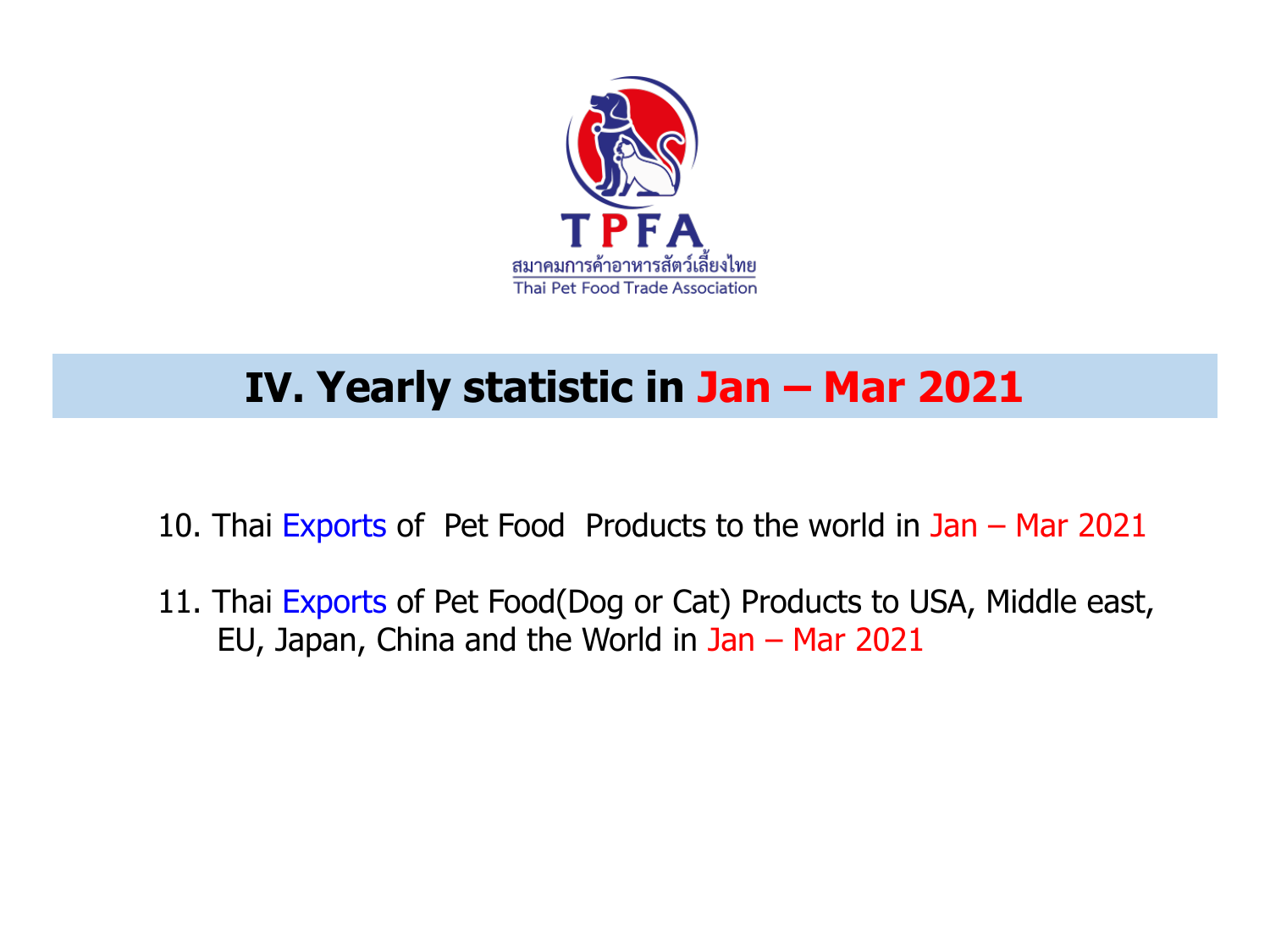

### **10. Thai Exports of Pet Food Products to the world in Jan - Mar 2021**

|                     |                                            | <b>Quantity (Ton)</b> |                     |                   |     |                     | <b>Value (Million Baht)</b> |          |        |                     | <b>Value (Million USD)</b> |          |        |
|---------------------|--------------------------------------------|-----------------------|---------------------|-------------------|-----|---------------------|-----------------------------|----------|--------|---------------------|----------------------------|----------|--------|
| Product / H.S. Code | <b>Product Description</b>                 | <b>Jan-Mar 2020</b>   | <b>Jan-Mar 2021</b> | % Growth   %Share |     | <b>Jan-Mar 2020</b> | <b>Jan-Mar 2021</b>         | % Growth | %Share | <b>Jan-Mar 2020</b> | <b>Jan-Mar 2021</b>        | % Growth | %Share |
| $-2309.10$          | Dog or cat food, put up for<br>retail sale | 143,020               | 175,787             | 23                | 100 | 11,455              | 14,569                      | 27       | 100    | 377                 | 490                        | 30       | 100    |
| $-2309.10.10$       | -- Containingmeat                          | 126,795               | 155,731             | 23                | 89  | 9,776               | 12,504                      | 28       | 86     | 322                 | 420                        | 31       | 86     |
| $-2309.10.10.001$   | --- Fish in airtight containers            | 21,172                | 27,624              | 30                | 18  | 2,383               | 2,949                       | 24       | 24     | 79                  | 99                         | 26       | 24     |
| $-2309.10.10.090$   | --- Other                                  | 105,623               | 128,107             | 21                | 82  | 7,393               | 9,556                       | 29       | 76     | 243                 | 321                        | 32       | 76     |
| $-2309.10.90$       | -- Other (Without meat)                    | 16,225                | 20,056              | 24                | 11  | 1,680               | 2,064                       | 23       | 14     | 55                  | 69                         | 25       | 14     |

- ตวัเลขการสง่ ออกสนิคา้อาหารสตั วเ์ลยี้ ง จากกระทรวงพาณิชย์ **ภายใต้พิกัด 2309.10.10** ประจ าเดือน ม.ค.-มี.ค. 2021 ้มีปริมาณ 155,731 ตัน มูลค่า 12,504 ล้านบาท

- ดังนั้น สินค้าอาหารสัตว์เลี้ยงประเภท Wet Pet Food ที่เกี่ยวข้องกับ TPFA โดยใช้สัดส่วนปริมาณ 48% และมูลค่า 65% จะเท่ากับ **ปริมาณ 74,751 ตัน และมูลค่า 8,128 ล้านบาท โดยประมาณ**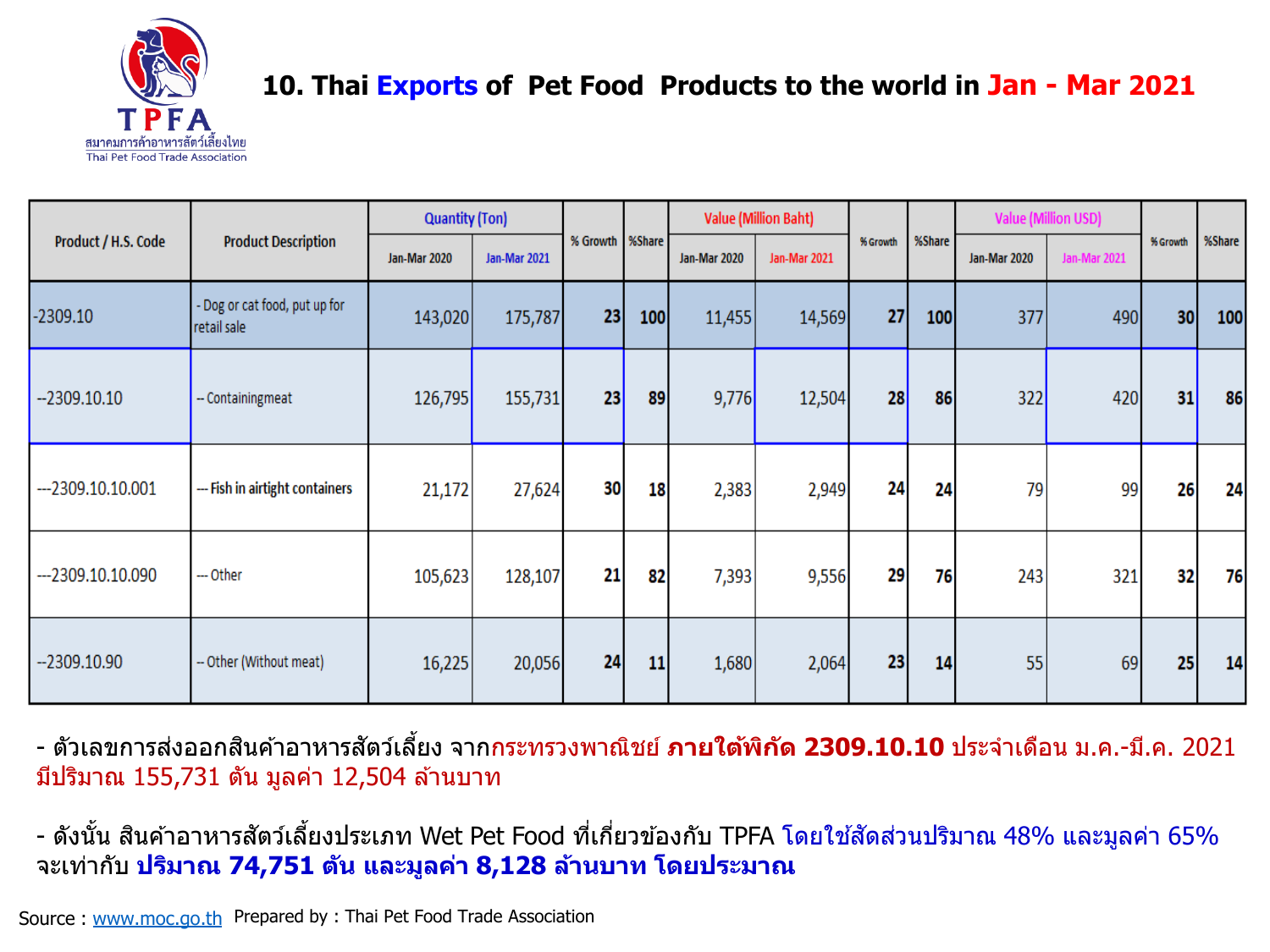

### **11. Thai Exports of Pet Food(Dog or Cat) Products to USA, Middle east, EU, Japan, China and the World in Jan - Mar 2021**

|                                          |                  | <b>Quantity (Ton)</b> |              |          |        | <b>Value (milion Baht)</b>  |        |          |        |              | <b>Value (milion USD)</b> |          |              |
|------------------------------------------|------------------|-----------------------|--------------|----------|--------|-----------------------------|--------|----------|--------|--------------|---------------------------|----------|--------------|
| Product / H.S. Code                      | Country          | Jan-Mar 2020          | Jan-Mar 2021 | % Growth | %Share | Jan-Mar 2020   Jan-Mar 2021 |        | % Growth | %Share | Jan-Mar 2020 | lan-Mar 2021              | % Growth | %Share       |
|                                          | World            | 21,172                | 27,624       | 30       | 100    | 2,383                       | 2,949  | 24       | 100    | 79           | 99                        | 26       | 100          |
|                                          | U.S.A.           | 2,792                 | 4,593        | 64       | 17     | 444                         | 726    | 64       | 25     | 15           | 24                        | 67       | 25           |
| <b>Petfood</b>                           | EU (28)          | 4,941                 | 5,001        | 1        | 18     | 726                         | 722    | -1       | 24     | 24           | 24                        | 1        | 24           |
| (Fish in airtight containers) Japan      |                  | 5,487                 | 6,317        | 15       | 23     | 534                         | 603    | 13       | 20     | 18           | 20                        | 15       | 20           |
| 2309.10.10.001                           | China            | 1,450                 | 1,420        | -2       |        | 151                         | 157    |          | 5      | 5            |                           | 6        | 5            |
|                                          | Middle east (15) | 188                   | 385          | 105      |        | 15                          | 31     | 105      | 1      | 0.5          |                           | 109      | $\mathbf{1}$ |
|                                          | Other            | 6,314                 | 9,908        | 57       | 36     | 513                         | 711    | 38       | 24     | 17           | 24                        | 41       | 24           |
|                                          | <b>World</b>     | 105,623               | 128,107      | 21       | 100    | 7,393                       | 9,556  | 29       | 100    | 243          | 321                       | 32       | 100          |
|                                          | U.S.A.           | 13,236                | 17,648       | 33       | 14     | 1,920                       | 2,715  | 41       | 28     | 63           | 91                        | 45       | 28           |
| <b>Petfood</b>                           | Japan            | 21,134                | 24,686       | 17       | 19     | 1,394                       | 1,640  | 18       | 17     | 46           | 55                        | 20       | 17           |
| (Other)                                  | EU (28)          | 6,354                 | 7,155        | 13       | 6      | 900                         | 950    | 6        | 10     | 30           | 32                        | 8        | 10           |
| 2309.10.10.090                           | China            | 1,277                 | 1,726        | 35       |        | 188                         | 246    | 31       | 3      | 6            | 8                         | 34       | 3            |
|                                          | Middle east (15) | 2,066                 | 3,116        | 51       | 2      | 105                         | 185    | 77       | 2      | 3            | 6                         | 80       | 2            |
|                                          | Other            | 61,557                | 73,776       | 20       | 58     | 2,886                       | 3,820  | 32       | 40     | 95           | 128                       | 35       | 40           |
| Total of Pet Food Products of 2309.10.10 |                  | 126,795               | 155,731      | 23       | 100    | 9,776                       | 12,504 | 28       | 100    | 322          | 420                       | 31       | 100          |